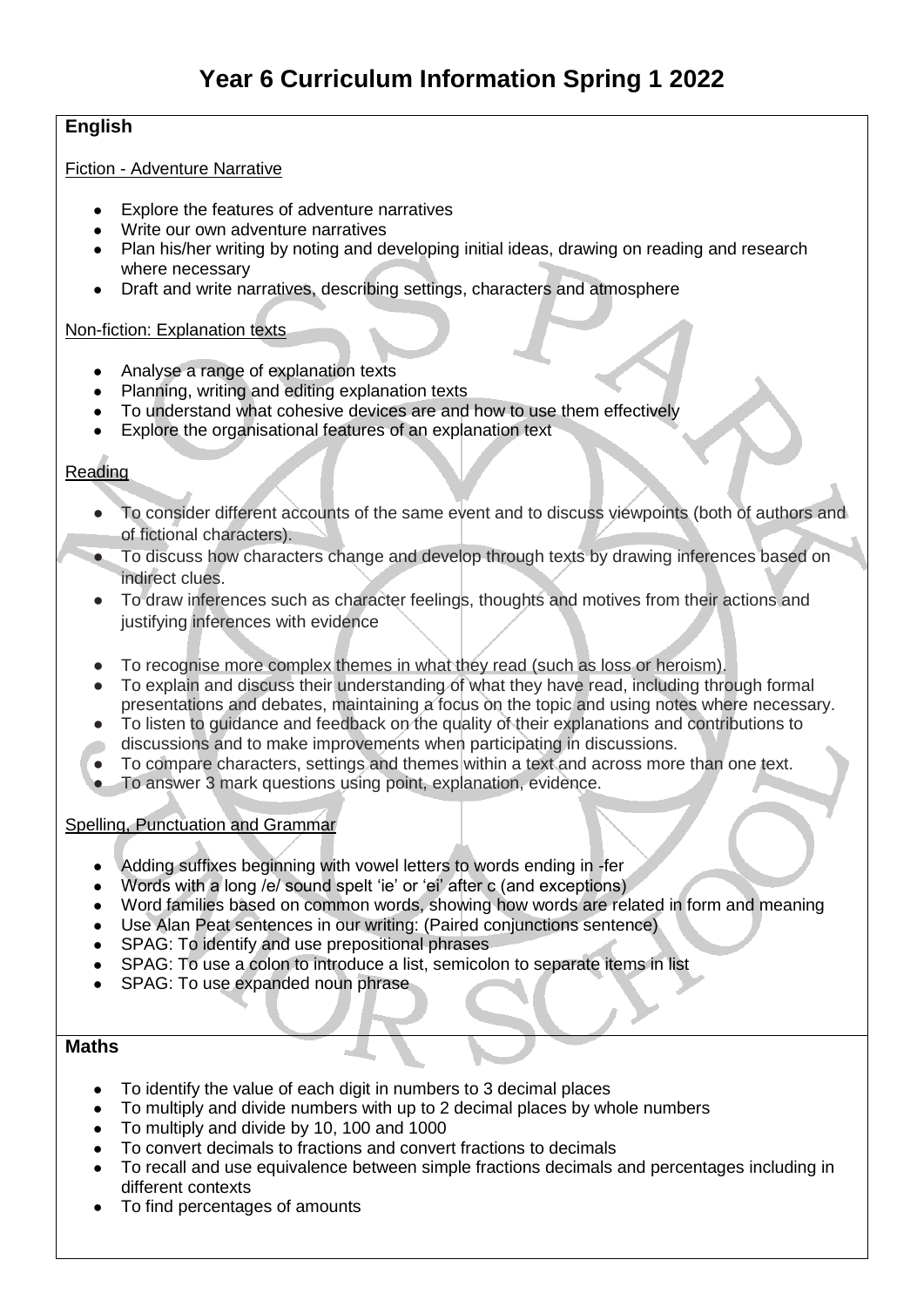# **Science - Let it shine!**

- The topic introduces the concept of light travelling in straight lines.
- It starts by looking at beams of light and how light travels to enable children to understand how we see things. This understanding is then applied to the production of shadows and starts to look at how light is reflected.
- The topic then takes the learning into the realm of coloured light and rainbows, using scientific skills to raise and answer questions. It builds on the work carried out in Year 3 on light, shadows and reflection.

# **History - Why should we thank the Ancient Greeks?**

In this unit, the children will look at a variety of sources that show political, social and cultural aspects of Ancient Greek life. They will consider the achievements and legacy of the Ancient Greeks, and how they influenced the world in which we live today.

# **RE - Is it better to express your beliefs in arts and architecture or in charity and generosity?**

- Describe and make connections between examples of religious creativity (buildings and art)
- Show understanding of the value of sacred buildings and art
- Suggest reasons why some believers see generosity and charity as more important than buildings and art
- Apply ideas about values and from scriptures to the title question

# **PSHE – How can the media influence people?**

- Explore how mixed messages from the media and how this influences opinions and decisions
- Learn about the reliability of information online and in the media
- Recognise unsafe and suspicious content online and how information can be targeted to influence people
- Explore how gambling habits can be influenced by the media
- Learn how to respond and report upsetting, frightening or untrue information online

# **Computing – VR Worlds**

The class will explore Virtual Reality (VR) and how it can be used in the classroom. The children will also build their own VR world. Throughout the topic, the children will explore the following themes:

- What is VR?
- How can you create your own VR world?
- How can you code within VR?
- Can you tell a story using VR?

# **Art – Talking Textiles - Continued**

- Explore ways in which stories can be told visually.
- Experiment with different ways of using textiles to create effects.
- Design a piece of textile artwork that tells a story.
- Use a variety of different textile techniques to create their own talking textile story.

### **PE** - **Rugby - Sale Sharks**

- Push pass with more power Spin pass Timing of pass
- Defensive lines (straight, no gaps) Supporting the player with the ball
- Positional play leading to better try scoring